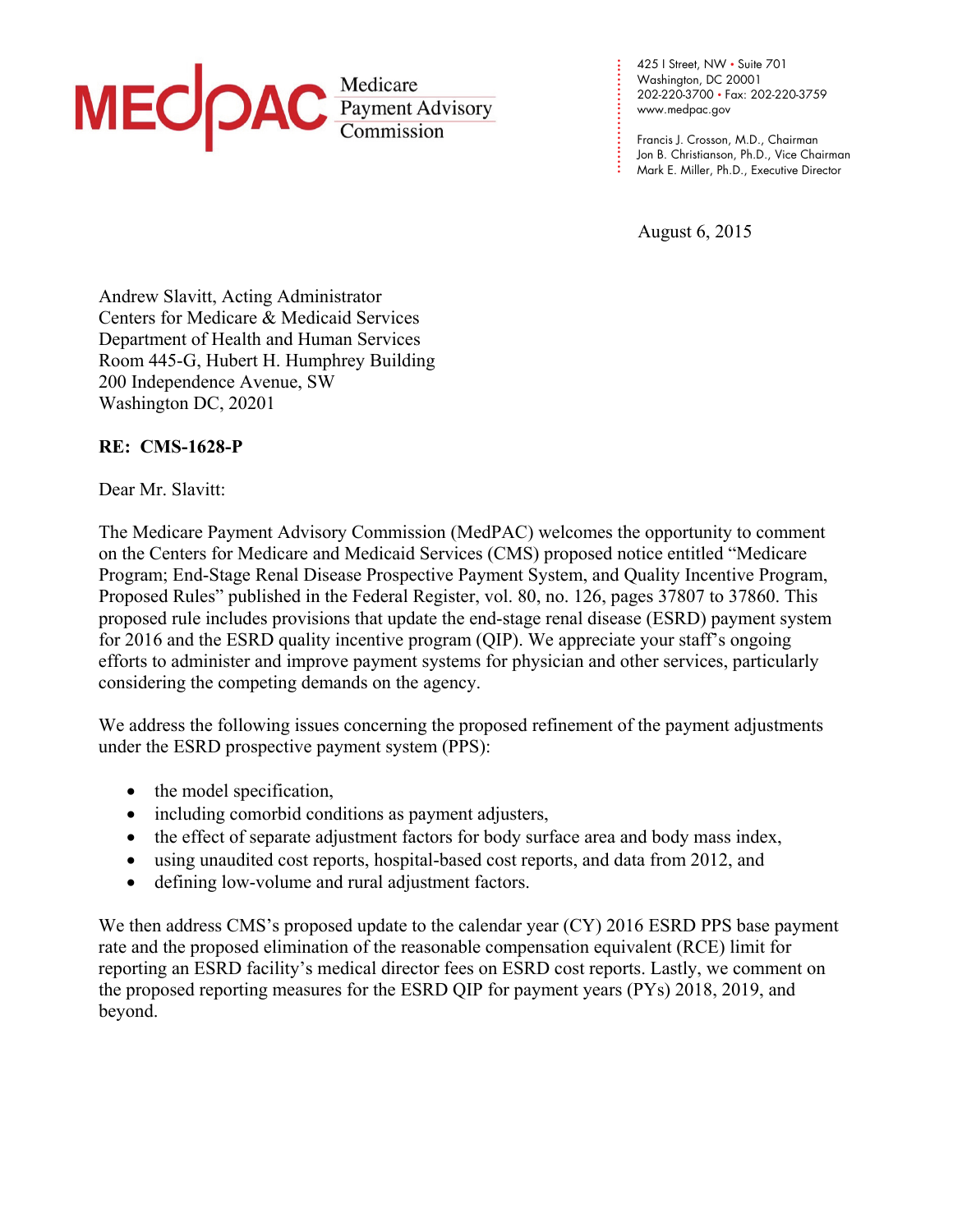## **Refinement to the ESRD PPS payment adjustment factors**

The American Taxpayer Relief Act of 2012 required that the Secretary, no later than January 1, 2016, analyze the case-mix payment adjustments under the current ESRD PPS and make appropriate revisions to the adjustments. Based on new regression analyses of cost reports and claims data, CMS is proposing to revise the value of the adjusters used in the current PPS for: age, four comorbid conditions, body surface area, low body mass index, time since onset of dialysis (less than four months), and facility low-volume status. CMS also is proposing to remove two comorbid adjusters that are used in the current PPS, modify the definition of a low-volume facility, and add a new adjuster for ESRD facilities located in rural areas.

| Payment adjuster                                       | <b>Current value</b> | <b>Proposed value</b> |
|--------------------------------------------------------|----------------------|-----------------------|
| Age                                                    |                      |                       |
| 18-44                                                  | 1.171                | 1.257                 |
| 45-59                                                  | 1.013                | 1.068                 |
| 60-69                                                  | 1.000                | 1.070                 |
| 70-79                                                  | 1.011                | 1.000                 |
| $80+$                                                  | 1.016                | 1.109                 |
| Body surface area (per $0.1 \text{ m}^2$ )             | 1.020                | 1.032                 |
| Underweight (body mass index < $18.5 \text{ kg/m}^2$ ) | 1.025                | 1.017                 |
| Time since onset of dialysis $(< 4$ months)            | 1.510                | 1.327                 |
| Comorbidities                                          |                      |                       |
| Pericarditis                                           | 1.114                | 1.040                 |
| Gastrointestinal tract bleeding                        | 1.183                | 1.082                 |
| Bacterial pneumonia                                    | 1.135                |                       |
| Hereditary hemolytic/sickle cell anemia                | 1.072                | 1.192                 |
| Myelodysplastic syndrome                               | 1.099                | 1.095                 |
| Monoclonal gammopathy                                  | 1.024                |                       |
| Facility low-volume status                             | 1.189                | 1.239                 |
| Facility rural status                                  |                      | 1.008                 |

Note: Payment adjustment factors, age 18 and older. Source: Center for Medicare & Medicaid Services, Department of Health and Human Services. 2015. Medicare program; End-stage renal disease prospective payment system, and quality incentive program. Proposed rule. Federal Register 80, no. 126 (July 1): 37807–37860.

#### *The model specification*

CMS is proposing to refine the payment adjustment factors using a two-equation regression methodology similar to the one used for 2011, the first year of the ESRD PPS. The two-equation methodology includes:

- A facility-level regression model that uses 2012 and 2013 ESRD cost reports. For independent (i.e., freestanding) and hospital-based facilities, the dependent variable is equal to the average cost per treatment for composite rate services.
- A patient-level regression model that uses 2012 and 2013 dialysis facility claims. For both facility types, the dependent variable is equal to the estimated average payment per patient for ESRD-related drugs and laboratory services. To derive the average payment per patient for previously separately billable services, CMS multiplied the resource use of such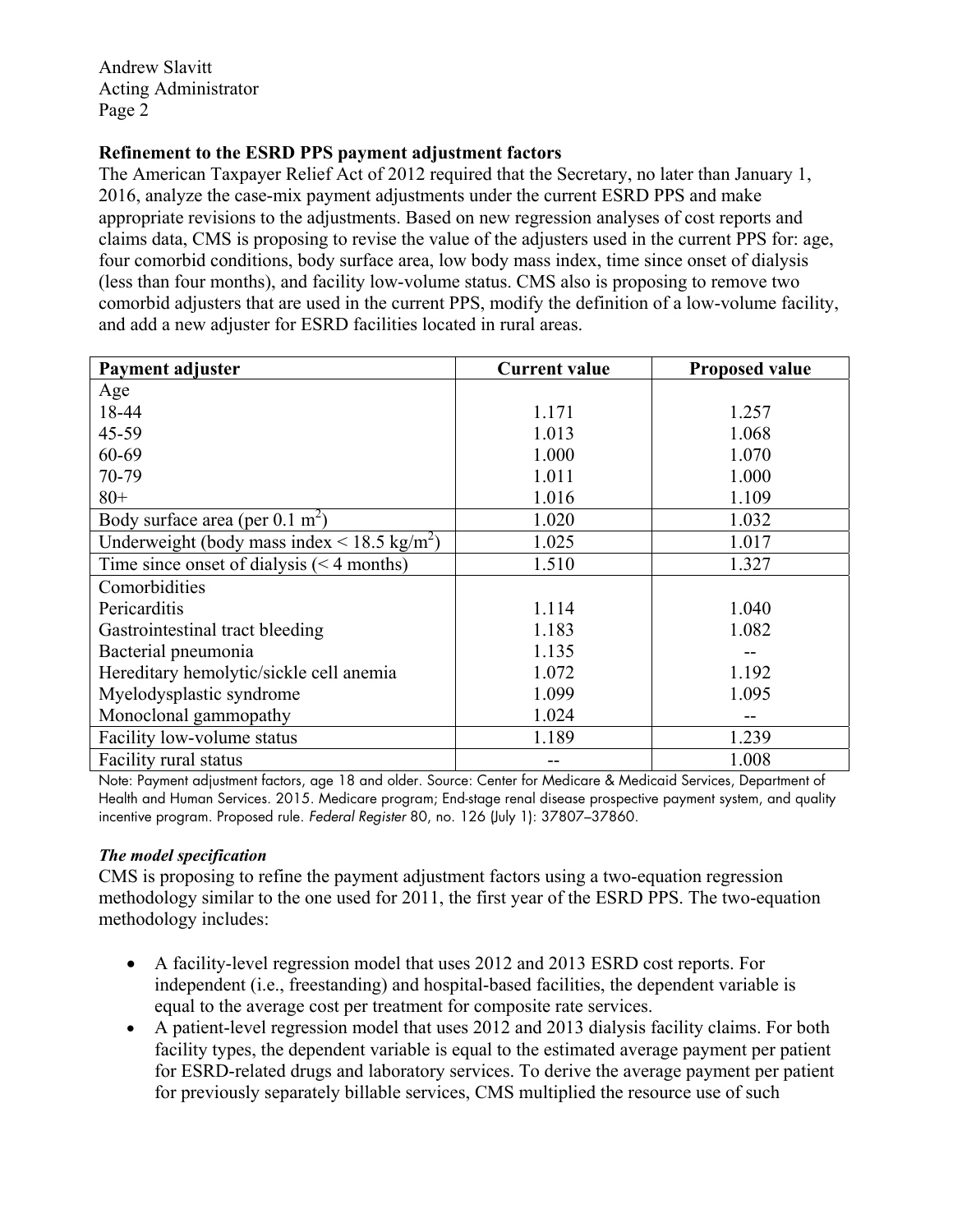1

services (e.g., drugs) reported on claims by the appropriate Medicare payment rate (e.g., average sales price plus 6 percent).

The Commission is concerned about continuing to use a two-equation model to estimate adjustment factors:

- The costs associated with separately billable services may be included in the cost centers that are used to derive the dependent variable—composite rate cost per treatment—for the facility-level regression.<sup>1</sup> The dependent variable for the patient-level regression is the payment per treatment for separately billable services. To combine facility- and patientbased estimates for a given variable, CMS weights each estimate by the proportion of cost or payment represented by the dependent variable in each regression, and then multiplies the two weighted estimates together to produce a final adjustment factor. If separately billable services are included in the dependent variable for both regressions, the weights will not accurately distinguish the relative cost or payment addressed by each regression.
- Multiplying factors from the facility- and patient-level regressions (with different bases) may diminish the accuracy of the combined factors. The distribution of average treatment cost across facilities is quite likely different than the distribution of payments for separately billable services across patients, and combining the two factors estimated on unrelated distributions may not accurately reflect cost variation for the payment unit, a dialysis treatment.
- Through various revisions of the model, the empirically-determined lowest-cost reference population for age category variables has shifted from ages 45 to 59 in the proposed rule for the CY 2011 PPS, to ages 60 to 69 in the final rule for the CY 2011 PPS, and now ages 70 to 79 in the proposed rule for the CY 2016 PPS. We would expect the relative cost of dialysis treatment across age categories to remain relatively stable over time, and are concerned that such shifts indicate that the estimated factors are highly sensitive to the model's specification and that the model lacks robustness. The two-equation approach might contribute to these results.

CMS should develop payment adjustment factors using a single-equation methodology that accounts for variation in the cost of providing the full PPS payment bundle. Medicare has reimbursed dialysis facilities based on a single bundled rate since 2011. Given the availability of cost data for the full PPS payment bundle, it is no longer necessary to use pre-bundle service categories when developing the adjustment factors. We understand it may not be feasible to develop factors based on a single-equation model for CY 2016, but expect to see such a change in a future revision.

Finally, CMS should report all regression coefficients, including those for the control variables, from both the facility- and patient-based regressions, and should explain the calculation of the

<sup>&</sup>lt;sup>1</sup> For example, the cost report instructions in CMS's Provider Reimbursement Manual for independent facilities states that the cost center for dialysis supplies includes supplies covered under the composite rate payment and separately billable supplies.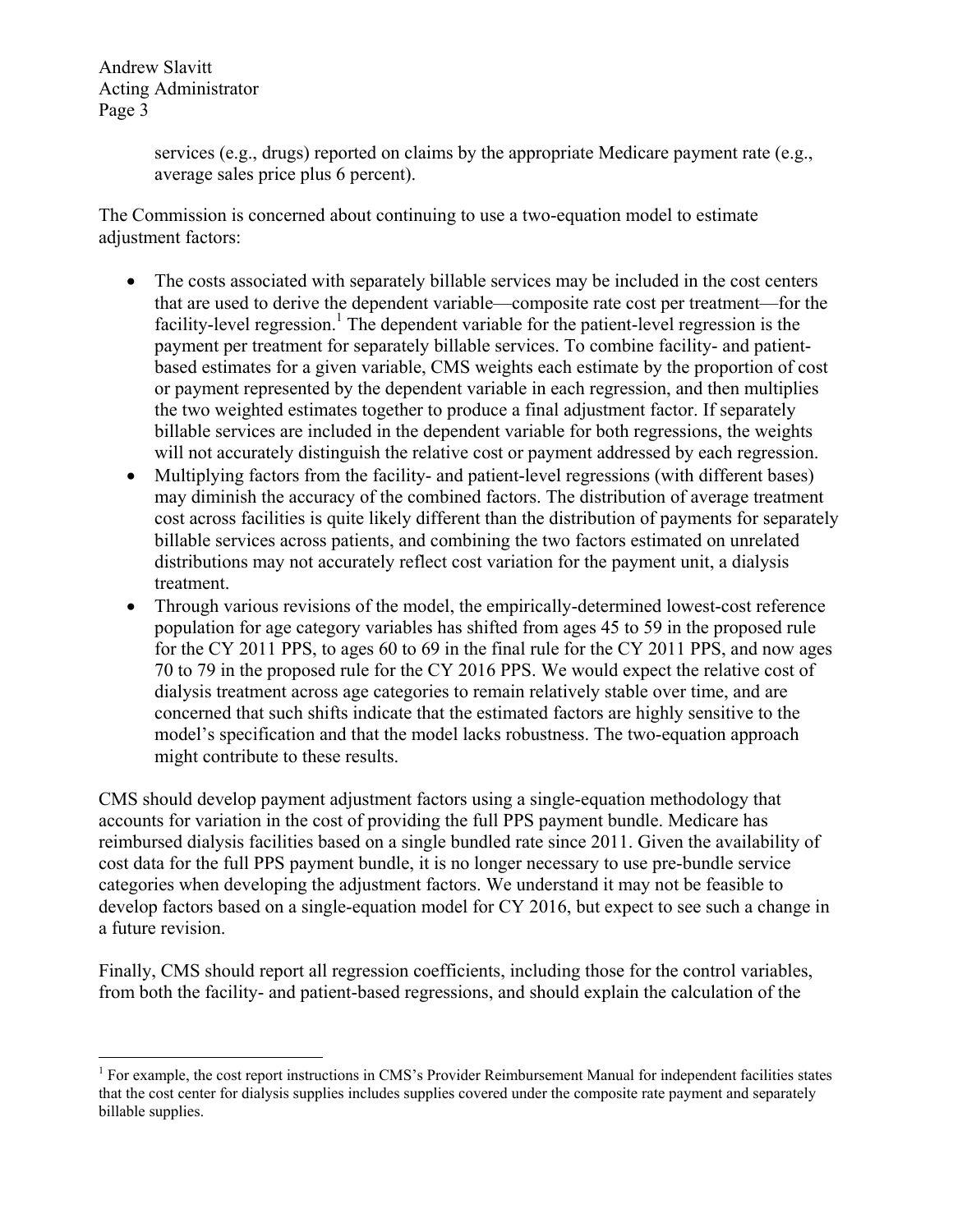weights used to combine factors from each regression. This level of transparency is necessary to assess the validity and understand the relative importance of each aspect of the model.

# *Including comorbid conditions as payment adjusters*

CMS has proposed to drop two of the six comorbidity adjustments (bacterial pneumonia and monoclonal gammopathy) that are used in the current ESRD PPS because of: (1) the burden on patients to undergo clinical testing to meet CMS's documentation requirements, (2) differences between CMS's requirements and the diagnostic practices of Medicare providers, and (3) stakeholder concerns about the burden associated with meeting the documentation requirements. CMS proposed to continue using the following four comorbidity adjusters: pericarditis, gastrointestinal tract bleeding with hemorrhage, myelodysplastic syndrome, and hereditary hemolytic/sickle cell anemias.

The Commission agrees with CMS's proposal to remove the two comorbidity factors given the differences between CMS's requirements and the diagnostic practices of Medicare providers and the burden on dialysis patients to undergo additional diagnostic procedures to meet Medicare's documentation requirements.

CMS should consider removing all comorbidity adjustment factors from the case-mix model because the comorbid conditions may result in undue burden on patients required to undergo additional diagnostic procedures for payment adjustment, are poorly identified on dialysis claims, and reflect only differences in the cost of separately billable services. It is not clear that differences in diagnostic requirements or in levels of burden for dialysis patients are unique to the two comorbidity factors that CMS has proposed to remove. Diagnostic requirements for the other comorbidity factors may include invasive imaging and bone marrow aspiration or biopsy.

Comparing the prevalence of each comorbidity reported on 2013 dialysis facility claims with the prevalence of each comorbidity reported on 2013 physician (carrier) and inpatient and outpatient hospital claims, we found that claims submitted by dialysis facilities do not accurately identify the presence of each comorbidity. The two comorbidities that CMS is proposing to remove were only identified on dialysis facility claims 11 percent (bacterial pneumonia) and 44 percent (monoclonal gammopathy) of the time they were identified on 2013 physician, inpatient, and outpatient hospital claims. The other four comorbidities were identified on dialysis facility claims 19 percent (pericarditis), 25 percent (gastrointestinal tract bleeding with hemorrhage), 36 percent (myelodysplastic syndrome), and 47 percent (hereditary hemolytic/sickle cell anemias) of the time they were reported on 2013 physician, inpatient, and outpatient hospital claims.

The poor identification of each comorbidity on dialysis facility claims has two implications. First, the adjustment factors may not be estimated accurately as costs associated with unreported comorbid conditions are not identified. In the proposed rule, each comorbidity was assigned a factor of exactly 1.000 in the facility-level regression indicating that these factors are only estimated based on differences in separately billable services.<sup>2</sup> To the extent that comorbid

<sup>1</sup>  $2$  In the proposed and final rules for the CY 2011 ESRD PPS, CMS stated that when a variable is found to either lack statistical significance or lack stability over time, it is assigned a value of 1.000 for the purpose of estimating final adjustment factors.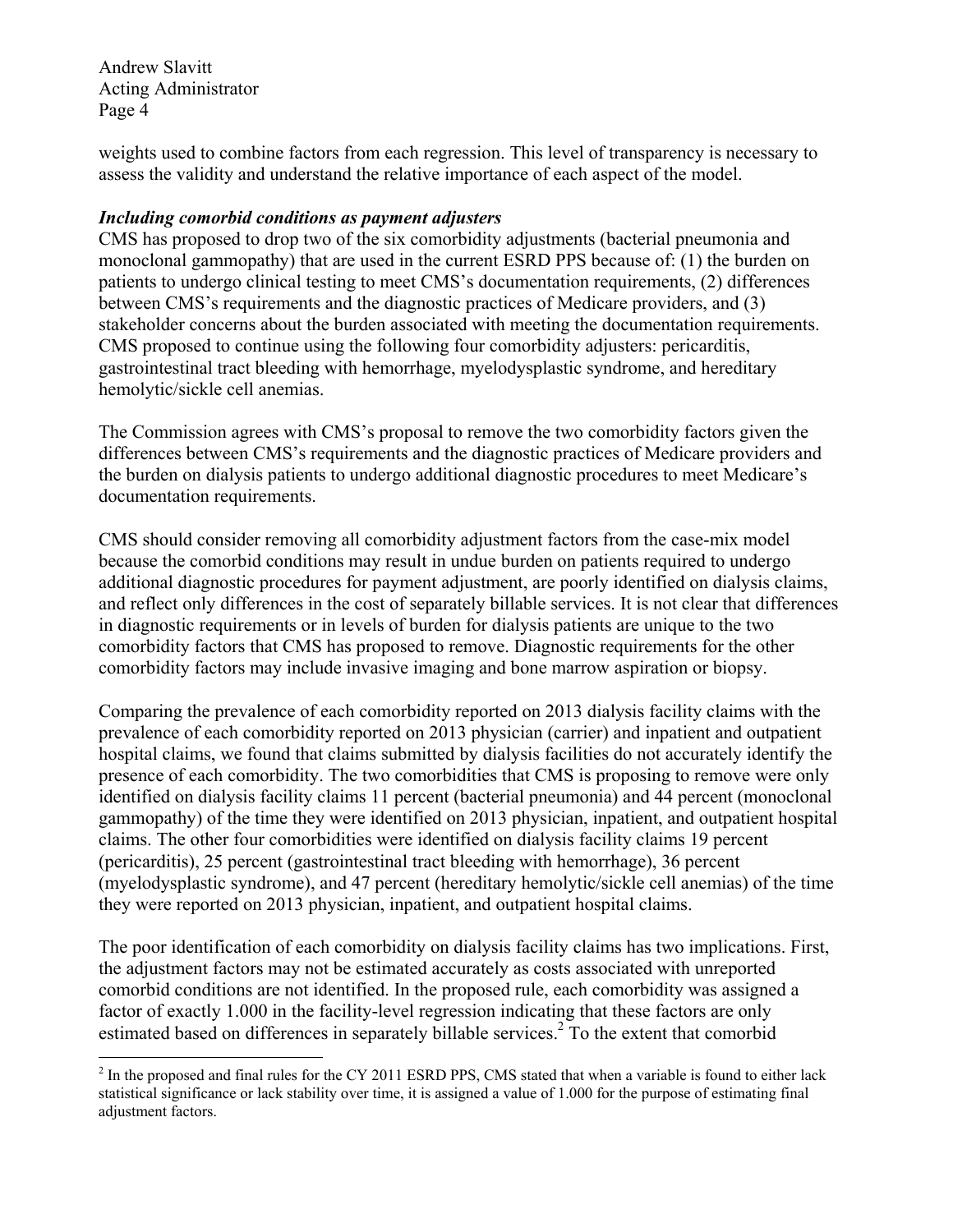1

conditions were not identified when estimating the adjustment factors, related costs would be incorporated into the base payment rate. Second, dialysis treatments were often not paid with a comorbidity adjustment when a comorbidity was present (according to physician and hospital claims).3 To the extent that unreported comorbid conditions increase the cost of treatment above the dialysis base rate, those costs are currently borne by the facility and the outlier payment pool.

The Commission supports the principle that case-mix adjustment should be implemented when identifiable exogenous factors affect the cost of treatment. However, the ESRD PPS already accounts for unreported comorbid conditions in the base rate and addresses high costs for separately billable services through the outlier payment policy.

#### *The effect of separate adjustment factors for body surface area and body mass index*

CMS is proposing to continue to adjust the base payment rate for body surface area (BSA) and low body mass index (BMI) using two separate adjustment factors. For BSA, CMS applies a formula that increases payment when patient BSA is larger than average, and decreases payment when patient BSA is smaller than average, providing adjustments of greater magnitude for patient BSA values further from the mean. For low BMI, CMS applies a single adjustment that increases payment by 2.5 percent when BMI is less than  $18.5 \text{ kg/m}^2$ , the value below which may indicate malnutrition. The Commission is concerned about the potential interaction between these two variables:

- Because BSA and BMI are calculated based on patient height and weight, their values are correlated such that patients with low BMI also have low BSA. For patients with low BMI, CMS applies an adjustment factor that increases payment by 2.5 percent; however, those patients tend to have BSA values less than the average, for which CMS applies an adjustment factor that decreases payment.
- The proposed adjustment factors do not accurately account for the inherent correlation between patient BMI and BSA. CMS has not stated exactly how each variable is incorporated in the facility- and patient-based regression models; however, the BSA adjustment factor is empirically estimated only in the facility-based regression, while the low BMI adjustment factor is estimated only in the patient-based regression.<sup>4</sup> This specification does not address the joint effect of patient BSA and BMI in each regression.

Our analysis of 2013 freestanding ESRD cost reports indicates that BSA and low BMI jointly affect cost per treatment. In a facility-based regression, we defined the dependent variable as the average cost per treatment (for services included in the PPS payment bundle), included the same independent and control variables as the CMS model, and specified a set of BSA variables to take into account the distribution of patient BSA values at each facility, thus allowing us to assess the joint effect of low BMI and BSA. With this specification, we found that the low BMI factor is statistically significant and increases payment by enough to offset reductions in payment resulting from low BSA.

<sup>&</sup>lt;sup>3</sup> Our analysis of 2013 dialysis facility claims found that the four remaining comorbidity factors were only used as payment adjusters for 0.1 to 0.5 percent of Medicare dialysis treatments.<br><sup>4</sup> The BSA fector in the patient beged model and the low BMI fector in the

The BSA factor in the patient-based model and the low BMI factor in the facility-based model are listed as 1.000.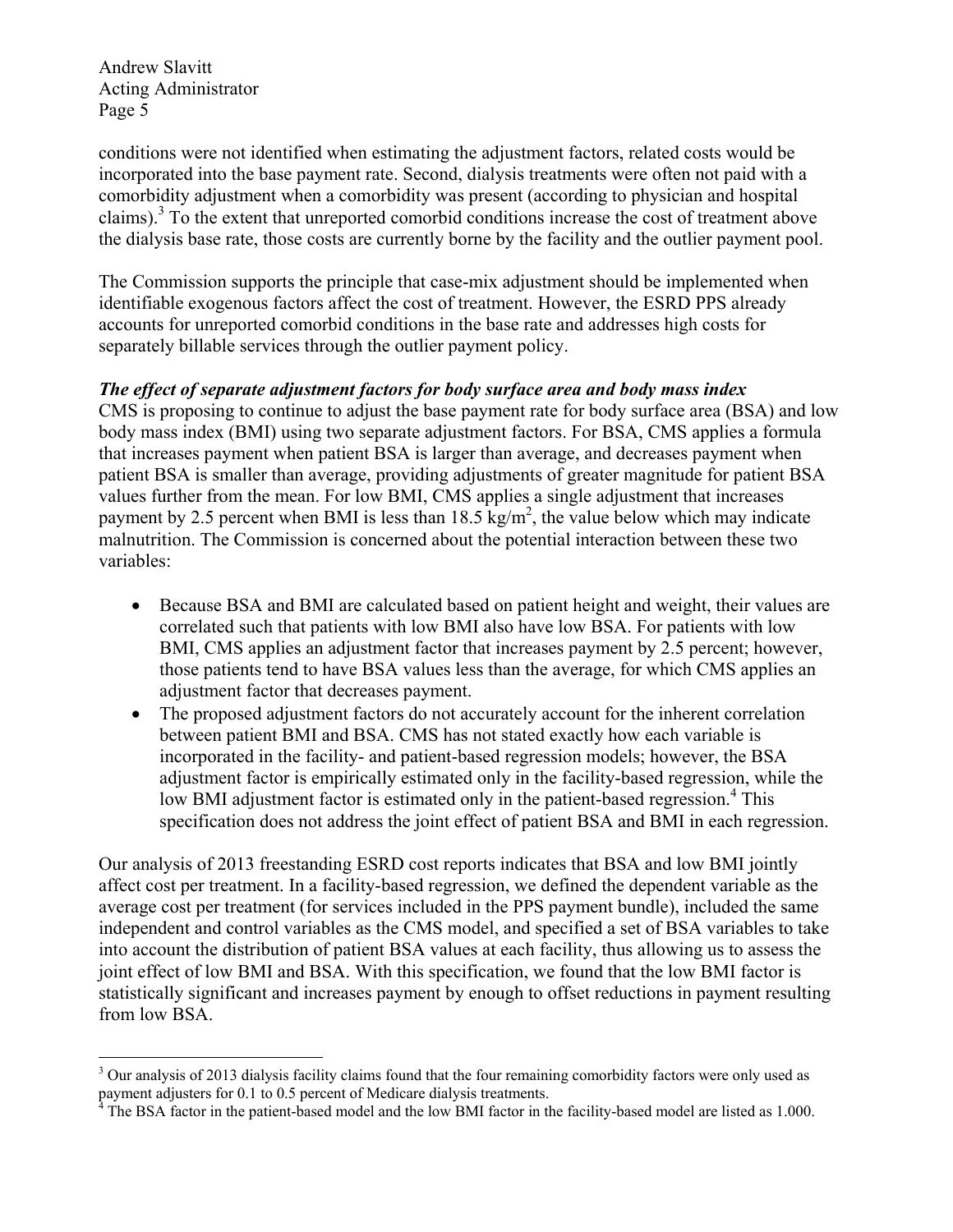To account for this correlation, CMS should refine the low BMI and BSA adjustment to reflect the factors' joint effect on facility costs. One method could be to continue applying the same adjustment for BSA when patient BMI values are  $18.5 \text{ kg/m}^2$  or greater, but for BMI values less than 18.5 kg/m<sup>2</sup>, apply a single adjustment factor that takes into account the joint effect of patient BSA and low BMI. Our preliminary analysis suggests that a joint BSA and low BMI adjustment factor would be about 1.02 to 1.03.

# *Using unaudited cost reports, hospital-based cost reports, and data from 2012*

We have three concerns about CMS's use of 2012 and 2013 unaudited cost reports and claims from hospital-based and freestanding dialysis facilities. First, we are concerned about using unaudited cost reports because historically, facilities' reports have included costs that Medicare does not allow. Based on the Commission's recommendation, the Protecting Access to Medicare Act of 2014 funded CMS to audit a representative sample of ESRD facility cost reports beginning in 2014. Although audited cost report data would better capture the most recent trends in ESRD facility costs than unaudited reports, we recognize that CMS is not yet finished with the mandated audit. Once audited data are available, the Commission urges CMS to report on whether there are differences in the payment adjustment factors that are derived from pre- versus post-audited data.

Second, we are concerned about using hospital-based cost reports to derive the payment adjustment factors. There is no guarantee of consistency in the methods used to allocate hospital costs to dialysis departments and to dialysis cost categories. CMS has said that expense data for hospital-based cost reports reflect the allocation of overhead over the entire institution, and that the expenses of each hospital-based component may be skewed.<sup>5</sup> The inclusion of hospital-based cost reports likely increases statistical noise in the regression model. CMS should consider either: (1) not including hospital-based cost report data to derive the payment adjusters; or (2) reporting on the effect of including the hospital-based reports on the adjusters.

Third, data from 2012 may not reflect current practice patterns particularly with the use of ESRDrelated drugs. During 2012, the second year in which dialysis facilities were paid based on the ESRD PPS bundle, dialysis drug use continued to decline. CMS should consider using data from 2013 and beyond to update the payment adjusters. Using only 2013 data would ensure better the accuracy of the payment adjusters.

# *Defining low-volume and rural adjustment factors*

<u>.</u>

A low-volume facility would continue to be defined as one that: (1) provides fewer than 4,000 treatments in each of the three years before the payment year and (2) has not opened, closed, or received a new provider number due to a change in ownership during the three-year period. CMS is proposing to revise the distance criterion that is used to determine eligibility for the low-volume payment adjustment by:

 $<sup>5</sup>$  Center for Medicare & Medicaid Services, Department of Health and Human Services. 2014. Medicare program;</sup> End-stage renal disease prospective payment system, quality incentive program, and durable medical equipment, prosthetics, orthotics, and supplies. Proposed rule. *Federal Register 79*, no. 133 (July 11): 40207–40315.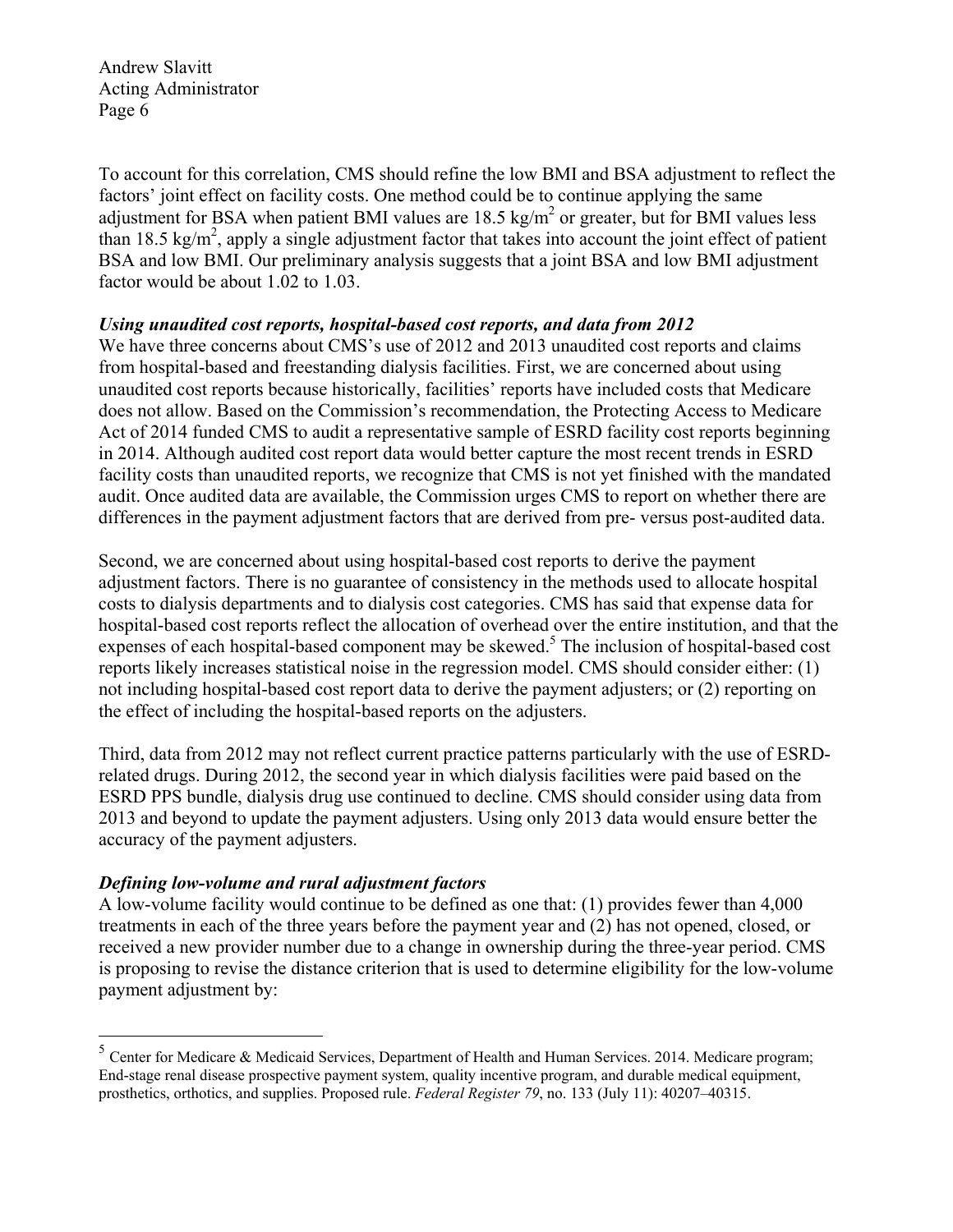1

- Including, for the purposes of determining a facility's eligibility, treatments furnished by the facility in question and other facilities under common ownership that are within 5 road miles from the facility in question. Under the current PPS, a 25-mile criterion is applied.
- Applying the proposed 5-mile distance criterion to all facilities (regardless of when a facility was certified by Medicare). Under the current PPS, the 25-mile distance criterion only applies to facilities certified on or after January 1, 2011.

In addition to adjusting payment for low treatment volume, CMS is proposing to add a new payment adjuster for all facilities located in a rural area, regardless of a facility's geographic proximity to the closest facility and treatment volume. A rural area would be defined as any area outside of an urban area.<sup>6</sup> The proposed low-volume and rural adjustments are separate, meaning that a facility meeting both criteria would receive both payment adjustments.

The Commission is concerned that neither the low-volume adjustment nor the rural adjustment are targeting facilities that are critical to beneficiary access:

- The proposed low-volume adjustment only imposes a distance requirement for facilities under common ownership. According to our analysis, about 47 percent of the facilities that would receive the proposed low-volume adjustment are within 5 miles of the next closest facility.<sup>7</sup> The median distance between the facility that would receive the proposed adjustment and the next closest facility is six miles. Eleven facilities that would receive the proposed adjustment have the same street address as another facility (according to Dialysis Facility Compare).
- The rural adjustment does not impose a distance requirement between a facility that would receive this adjustment and the next closest facility. About 28 percent of all rural facilities are within 5 miles of the next closest facility. We are also concerned that the rural adjustment does not consider facilities' total treatment volume. Nearly 20 percent of facilities located in rural areas are high-volume, and total volume is correlated with cost per treatment.<sup>8</sup> Using 2013 cost reports submitted by freestanding ESRD facilities and CMS's impact file, high-volume facilities located in rural areas had lower total adjusted cost per treatment than low-volume facilities located in rural areas (median cost of \$239 per treatment and \$312 per treatment, respectively). (This analysis defined total cost as all services in the PPS payment bundle, and adjusted total cost per treatment to remove differences in the cost of labor.) Thus, the fact that the facilities are designated as rural does not in and of itself indicate that these facilities warrant special payment adjustments in order to ensure access to care. These findings suggest that there is great diversity among areas designated as rural.

<sup>&</sup>lt;sup>6</sup> Urban areas are Metropolitan Statistical Area (MSA) or a Metropolitan division (in the case where an MSA is divided into Metropolitan Divisions).

<sup>&</sup>lt;sup>7</sup> The low-volume and rural analyses used CMS's facility-level impact file for the CY 2016 proposed ESRD rule, 2013 Dialysis Facility Compare file, 2013 freestanding dialysis facility cost reports, and 100 percent 2013 claims from freestanding and hospital-based dialysis facilities. These analyses included facilities located in the 50 states and Washington, DC.

 $8$  For this analysis, high-volume facilities were defined as those that furnished 10,000 or more treatments (Medicare and non-Medicare) and low-volume facilities were those that furnished fewer than 4,000 treatments.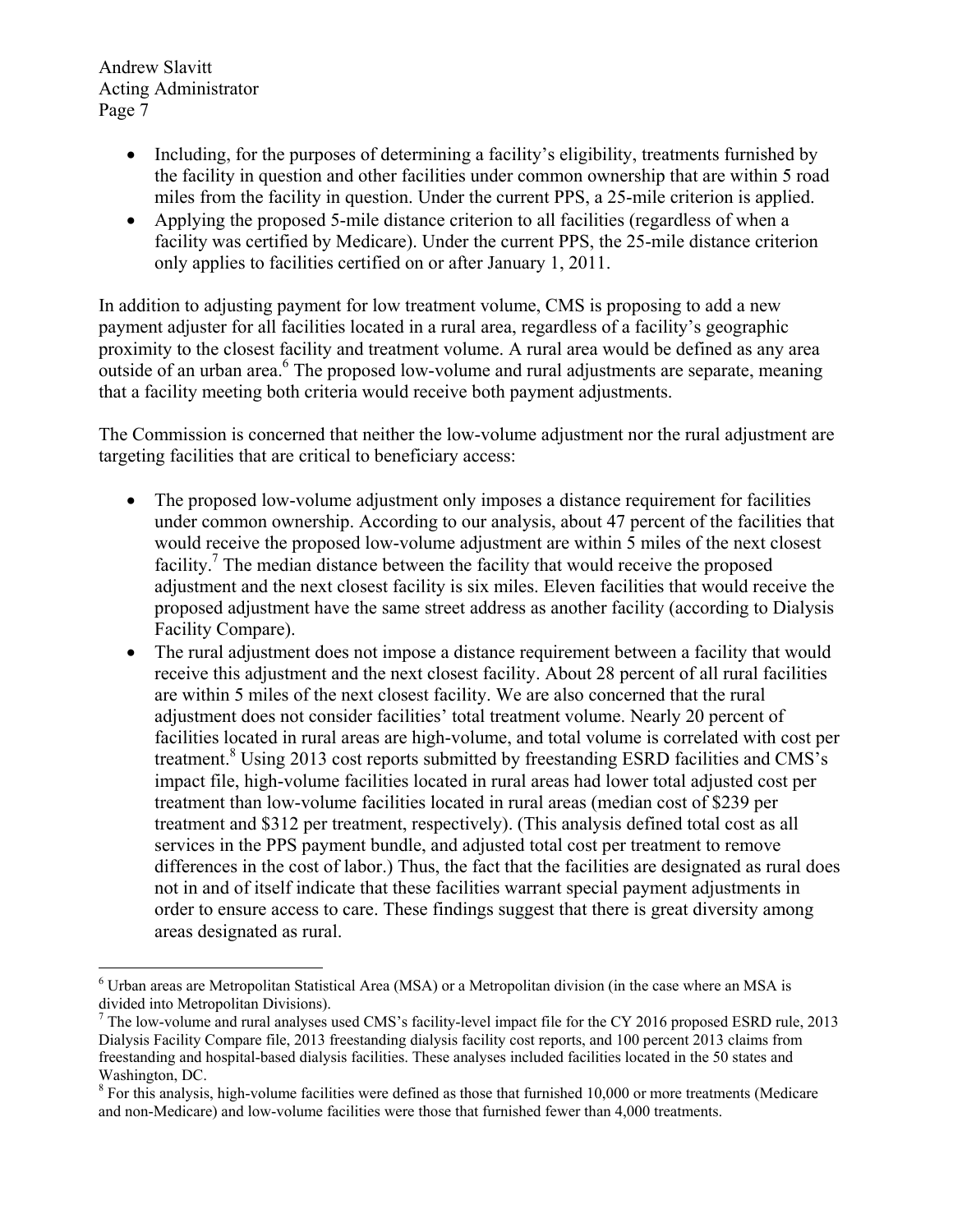The Commission recommends that CMS design a single payment adjustment that targets lowvolume isolated providers instead of two separate adjustments for low volume and rural location. Dialysis beneficiaries and Medicare would be better served by a single adjuster that targets lowvolume facilities that are not close to another facility. In our March 2014 report, we said that only low-volume ESRD facilities that are necessary to maintain access—those located in isolated areas—should receive enhanced payment, and recommended that the Congress direct the Secretary to redesign the low-volume payment adjustment to consider a facility's distance to the nearest facility.<sup>9</sup> In our June 2012 report<sup>10</sup> (which CMS cites in the proposed rule), we said that:

- Payments should be targeted toward low-volume isolated providers—that is, providers that have low patient volume and are at a distance from other providers. Distance is required because supporting two neighboring providers who both struggle with low volume can discourage mergers that could lead to lower cost and higher quality care.
- The magnitude of special rural payment adjustments should be empirically justified—that is, the payments should increase to the extent that factors beyond the providers' control increase their costs.
- Finally, rural payment adjustments should be designed in ways that encourage cost control on the part of providers.

As suggested by the Government Accountability Office, CMS should consider designing an adjustment that does not give facilities an incentive to limit services to avoid reaching the lowvolume treatment threshold (the so-called cliff effect).<sup>11</sup> A payment approach that decreases the payment adjustment as facility volume increases might reduce this incentive.

## **Update to the CY 2016 ESRD PPS base payment rate**

CMS is proposing to update the CY 2015 base payment rate based on the market basket increase factor (of 2.0 percent) less an adjustment for productivity of (0.6 percent) and 1.25 percentage points. The Protecting Access to Medicare Act of 2014 mandated the 1.25 percentage point reduction to the update of the base rate in CYs 2016 and 2017.

## *Comment*

Our most recent analysis of the adequacy of Medicare's payments to dialysis facilities found that outpatient dialysis payments are adequate. Most of our indicators of payment adequacy are positive, including beneficiaries' access to care, the supply and capacity of providers, volume of services, quality of care, and access to capital. Based on this analysis, the Commission

<sup>1</sup> <sup>9</sup> Medicare Payment Advisory Commission. 2014. *Report to the Congress: Medicare Payment Policy*. Washington, DC: MedPAC.

<sup>&</sup>lt;sup>10</sup> Medicare Payment Advisory Commission. 2012. *Report to the Congress: Medicare and the Health Care Delivery System.* Washington, DC: MedPAC.

<sup>&</sup>lt;sup>11</sup> U.S. Government Accountability Office. 2013. *End-stage renal disease: CMS should improve design and strengthen monitoring of low-volume adjustment.* GAO-13-287. Washington, DC: GAO.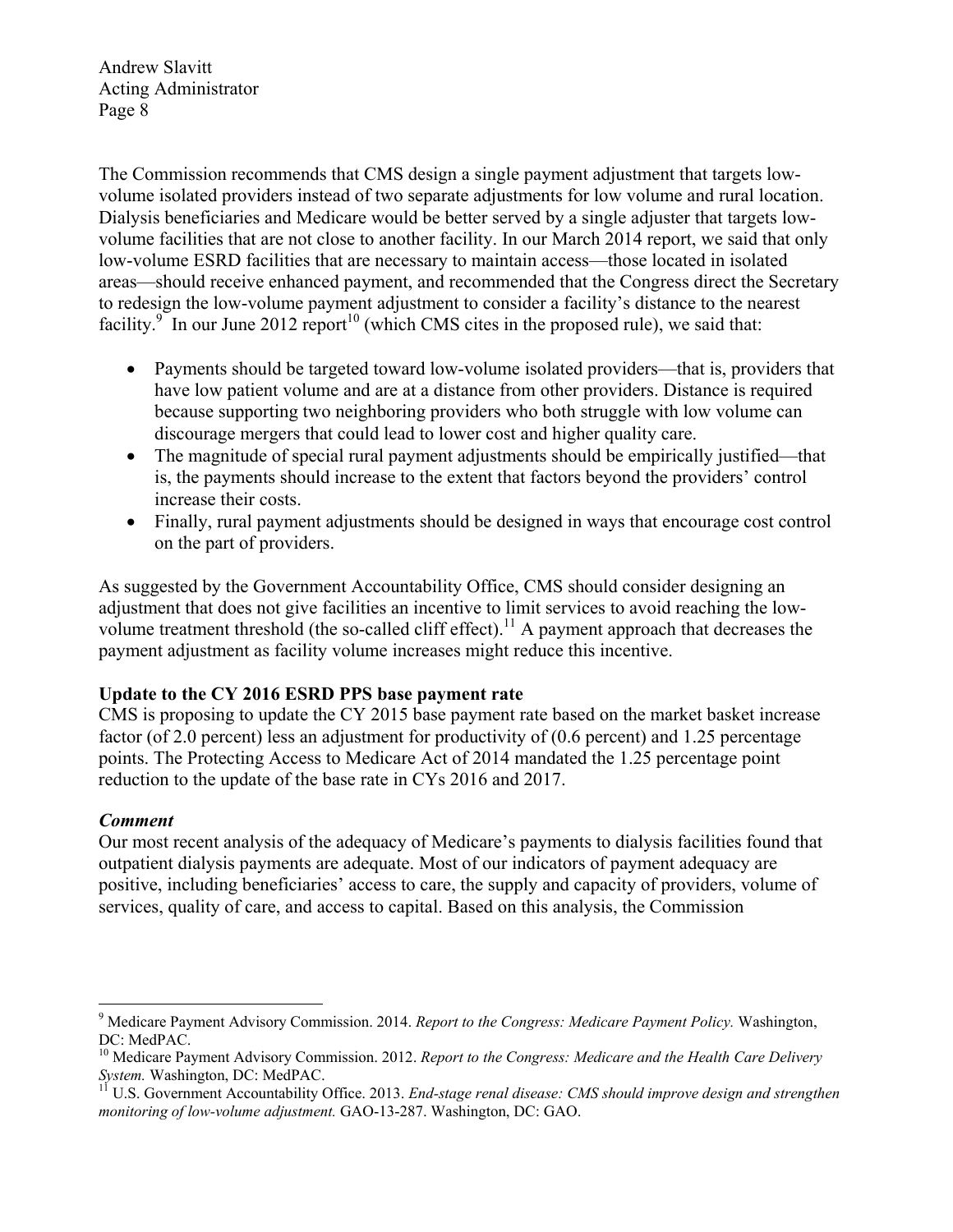recommended that the Congress eliminate the update to the outpatient dialysis payment rate for CY 2016. $12$ 

#### **Reporting medical director fees on ESRD facility cost reports**

Beginning in CY 2016, CMS is proposing to eliminate the Reasonable Compensation Equivalent (RCE) limit for reporting an ESRD facility's medical director fees on ESRD facility cost reports. CMS established the CY 2015 RCE limit at \$197,500 per year (for a board-certified physician of internal medicine). According to CMS, RCE limits are generally used when determining payment for providers paid on a reasonable cost basis and the limits are no longer necessary because all ESRD facilities are paid under the ESRD PPS.

#### *Comment*

1

The goal of Medicare payment policy is to obtain good value for the program's expenditures, which means encouraging efficient use of resources while maintaining beneficiaries' access to high-quality services. The RCE limit on the medical director compensation creates pressure on facilities to constrain their compensation costs (to the extent possible) and make better use of beneficiaries' and taxpayers' resources. Eliminating the RCE limit may decrease some facilities' negotiating leverage with prospective medical directors, which, in turn, will lead to increased compensation costs. As providers' costs increase, all other things being equal, the resulting Medicare margin will decrease.

Therefore, the Commission urges CMS to maintain a limit for reporting an ESRD facility's medical director fees on ESRD facility cost reports. Options for CMS to consider include: (1) maintaining the current RCE equivalent limits or (2) adopting a limit used by other Executive branch agencies, such as the Title 38 Physician and Dentist Pay used by the Department of Health and Human Services (HHS).<sup>13</sup> HHS uses five pay tables that are each arrayed into four tiers based on the management role of the physician or dentist in the covered clinical specialties. For example, HHS's Title 38 physician and dentist pay table 2 includes nephrology as a covered clinical specialty and the pay range for the most senior management level is \$140,000 to \$250,000.

## **The ESRD Quality Incentive Program**

In PY 2019, the eighth year of the QIP, CMS would use a total of 15 measures, of which 8 are "clinical measures" that assess the outcome of care processes and 7 are "reporting measures." In PY 2019, CMS is proposing to

- Replace the four dialysis adequacy measures for adults and pediatrics used in PY 2018 with one clinical measure to assess dialysis adequacy; and
- Add two new reporting measures on the rate of hemodialysis ultrafiltration and influenza vaccination status.<sup>14</sup>

<sup>&</sup>lt;sup>12</sup> Medicare Payment Advisory Commission. 2015. *Report to the Congress: Medicare Payment Policy*. Washington, DC: MedPAC.<br><sup>13</sup> Instruction 590-1: Title 38 Physician and Dentist Pay. http://www.hhs.gov/asa/ohr/manual/files/590-1-00.html.

<sup>&</sup>lt;sup>14</sup> The ultrafiltration rate measures the rapidity with which fluid is removed at dialysis per unit body weight in unit time.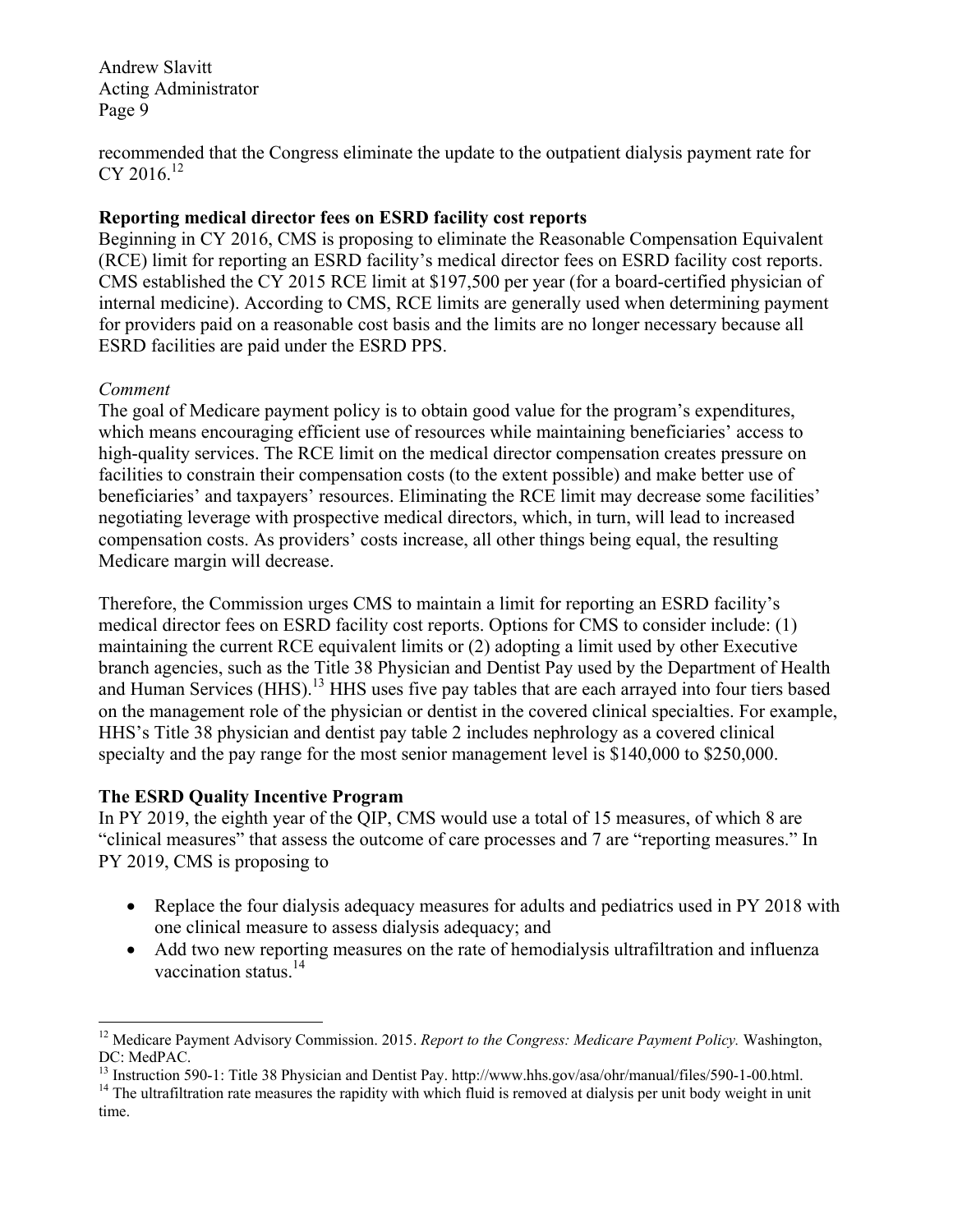The following table summarizes the measures proposed for PY 2019:

| <b>Measure</b>                                       | <b>Measure type</b> | Payment year<br>measure used |
|------------------------------------------------------|---------------------|------------------------------|
| Low dialysis adequacy                                |                     |                              |
| Kt/V measure for all patients                        | Clinical            | Proposed for PY 2019         |
| Anemia management                                    |                     |                              |
| Anemia management reporting measure                  | Reporting           | PY 2018 measure              |
| Standardized transfusion ratio                       | Clinical            | PY 2018 measure              |
| Vascular access type                                 |                     |                              |
| Use of AV fistulas                                   | Clinical            | PY 2018 measure              |
| Use of catheters                                     | Clinical            | PY 2018 measure              |
| Hypercalcemia                                        | Clinical            | PY 2018 measure              |
| Standardized readmission ratio (SRR)                 | Clinical            | PY 2018 measure              |
| NHSN blood stream infection in hemodialysis          | Clinical            | PY 2018 measure              |
| outpatients<br>ICH CAHPS survey (patient experience) | Clinical            | PY 2018 measure              |
|                                                      |                     |                              |
| Mineral metabolism                                   | Reporting           | PY 2018 measure              |
| Clinical depression screening and follow-up          | Reporting           | PY 2018 measure              |
| Pain assessment and follow-up                        | Reporting           | PY 2018 measure              |
| NHSN healthcare personnel influenza vaccination      | Reporting           | PY 2018 measure              |
| <b>Ultrafiltration</b> rate                          | Reporting           | Proposed for PY 2019         |
| Influenza vaccination (patient status)               | Reporting           | Proposed for PY 2019         |

Note: PY (payment year). Kt/V (dialyzer urea clearance x dialysis time/urea volume). SRR (standardized readmission ratio). NHSN (National Healthcare Safety Network). ICH CAHPS (In-center hemodialysis Consumer Assessment of Healthcare Providers and Systems survey).

#### *Comment*

In last year's final rule, CMS adopted a reporting measure on the influenza-vaccine status of healthcare personnel—the National Healthcare Safety Network Healthcare Personnel Influenza Vaccination Reporting Measure—for PY 2018 and future years. We believe that all healthcare personnel, especially those dealing with immunologically vulnerable patients, must be immunized annually against influenza, unless the worker has a medical contraindication to the vaccine. Given the importance of this measure, we urge the agency to adopt the clinical version of this measure as soon as possible.

For the PY 2019, CMS is proposing to adopt an "ultrafiltration rate" measure and a "full-season influenza vaccination" reporting measure. Both measures require facilities to report to CROWNWeb qualifying patients' ultrafiltration rate (once per month) and influenza vaccination status (once per performing period). CMS also is expecting that facilities will retain patient influenza immunization for their own records.

We understand the importance of these measures. According to CMS, higher hemodialysis ultrafiltration rates and lower influenza vaccination rates are associated with increased risk of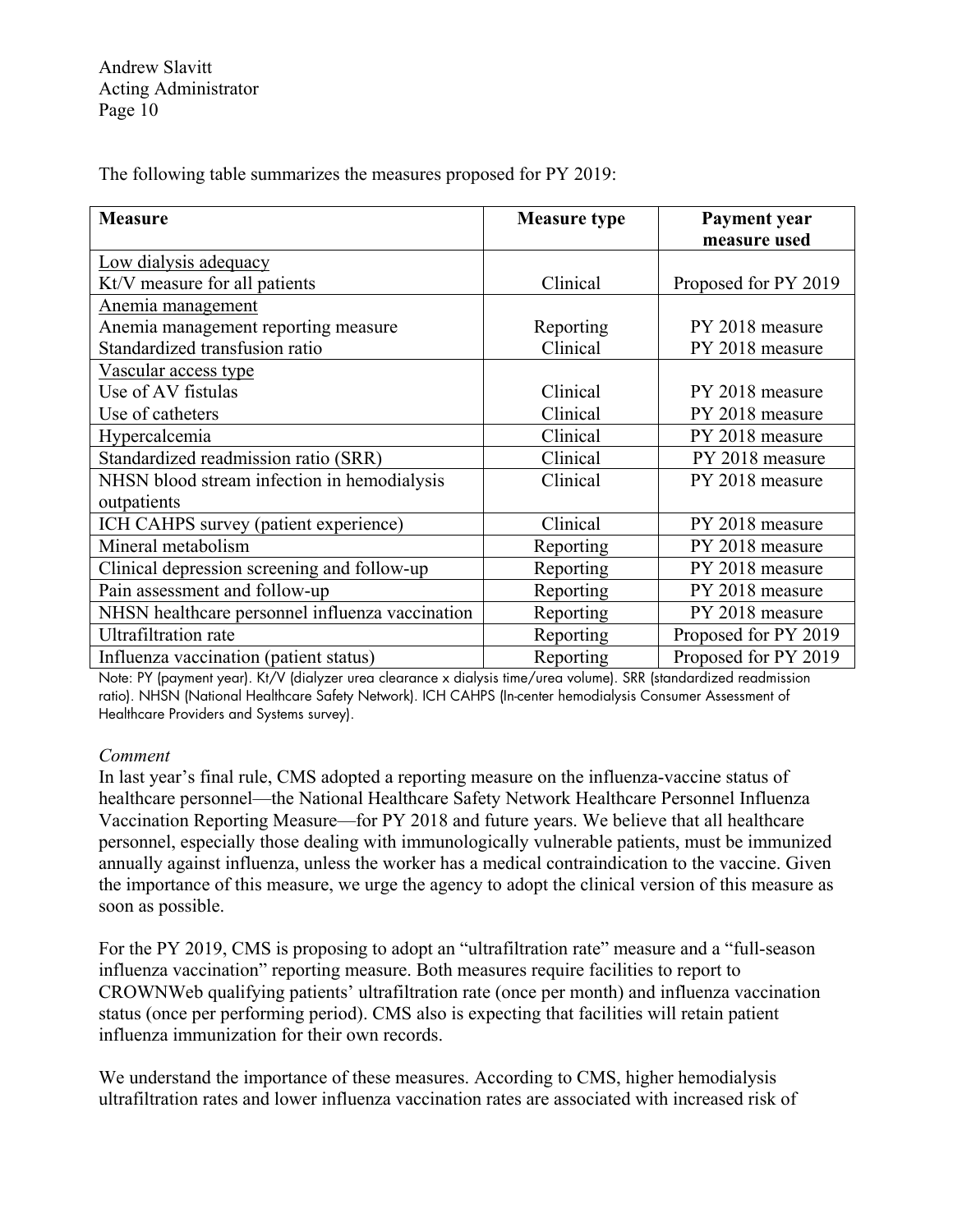mortality. CMS cites data (from United States Renal Data System (USRDS)) that rates of seasonal influenza vaccination for ESRD beneficiaries have historically been lower than the Healthy People 2020 goal of 70 percent. According to USRDS, the rate of seasonal influenza vaccination for the most recent influenza season (2011-2012) that data are available was 72 percent for hemodialysis beneficiaries, 68 percent for peritoneal dialysis beneficiaries, and 51 percent for transplant beneficiaries.<sup>15</sup>

However, we are chiefly concerned about the continued reliance and proliferation of reporting measures, i.e., measures that rely on clinical process measures for assessing quality of care. We also are concerned that the influenza vaccination measure overlaps with Medicare's condition for coverage for ESRD facilities, which requires that facilities' quality assessment and performance improvement efforts include the development of recommendations to promote immunization, and the potential documentation burden this measure would impose on facilities.

Our standing position on quality measures is that CMS should use clinical risk-adjusted measures that capture the effective management of dialysis patients, such as the standardized hospitalization ratio (SHR) or the standardized mortality ratio. The agency previously considered but did not adopt either measure for the PY 2014 ESRD QIP.<sup>16</sup> In a subsequent rule, CMS said that it would consider the SHR for future payment years, possibly beginning with the PY 2018 program.<sup>17</sup> Both measures are included in the Dialysis Facility Compare star ratings.

Finally, we repeat our concern about the overall number of measures used in the ESRD QIP. We urge CMS to remain vigilant in maintaining a reasonable number of outcomes-based performance measures for the program. As the number of measures grows, the administrative costs to providers and CMS also increase. The QIP should strive to include those measures that address multiple domains of CMS's value-based purchasing programs and are not duplicative.

#### **Conclusion**

1

The Commission appreciates the opportunity to comment on the important policy proposals crafted by the Secretary and CMS. We also value the ongoing cooperation and collaboration between CMS and Commission staff on technical policy issues. We look forward to continuing this productive relationship.

<sup>&</sup>lt;sup>15</sup> United States Renal Data System, National Institute of Diabetes and Digestive and Kidney Diseases. 2014. *USRDS* 2014 annual data report (figure 3.12). Bethesda, MD: NIDDK.

<sup>&</sup>lt;sup>16</sup> Centers for Medicare & Medicaid Services, Department of Health and Human Services. 2011. Medicare program; Changes to the end-stage renal disease prospective payment system for CY 2012, the end-stage renal disease quality incentive program for PY 2013 and PY 2014; ambulance fee schedule; and durable medical equipment; proposed rule. July 8.

<sup>&</sup>lt;sup>17</sup> Centers for Medicare & Medicaid Services, Department of Health and Human Services. 2012. Medicare program; Changes to the end-stage renal disease prospective payment system, quality incentive program, and bad debt reductions for all Medicare providers; proposed rule. July 11.